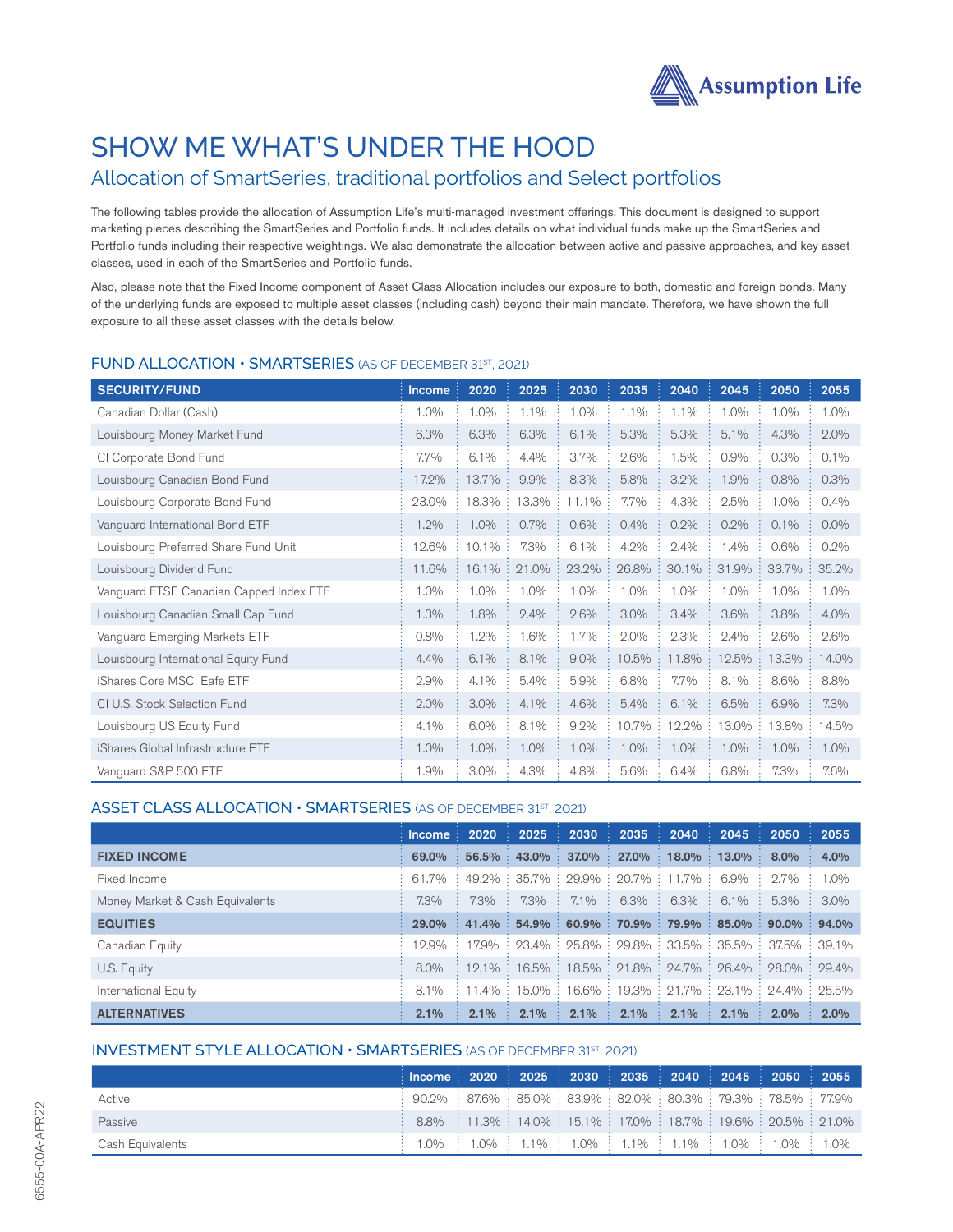|  |  | <b>FUND ALLOCATION • TRADITIONAL PORTFOLIOS</b> (AS OF DECEMBER 31 <sup>5T</sup> , 2021) |
|--|--|------------------------------------------------------------------------------------------|
|--|--|------------------------------------------------------------------------------------------|

| <b>SECURITY/FUND</b>                                    | <b>Conservative</b> | <b>Balanced</b> | <b>Balanced Growth</b> | Growth  |
|---------------------------------------------------------|---------------------|-----------------|------------------------|---------|
| Canadian Dollar (Cash)                                  | $1.0\%$             | $1.0\%$         | 1.0%                   | 1.0%    |
| Louisbourg Money Market Fund                            | 6.3%                | 6.3%            | 6.3%                   | $1.0\%$ |
| CI Corporate Bond Fund                                  | 7.3%                | 3.5%            | 1.0%                   | $0.0\%$ |
| Louisbourg Canadian Bond Fund                           | 44.2%               | 31.2%           | 13.8%                  | $0.0\%$ |
| Louisbourg Corporate Bond Fund                          | 1.8%                | 0.9%            | 0.3%                   | $0.0\%$ |
| Louisbourg Preferred Share Fund                         | 13.5%               | 6.1%            | 1.6%                   | $0.0\%$ |
| Fidelity Canadian Core Equity Institutional Trust Fund  | 3.4%                | 7.4%            | 14.9%                  | 18.4%   |
| Louisbourg Dividend Fund                                | 13.2%               | 17.5%           | 21.7%                  | 27.1%   |
| Louisbourg (Momentum) Quantitative Canadian Equity Fund | $0.0\%$             | 3.7%            | 5.5%                   | 7.3%    |
| Louisbourg Canadian Small Cap Fund                      | $0.0\%$             | 3.2%            | 4.7%                   | 6.2%    |
| <b>Fidelity Emerging Markets Fund</b>                   | $0.0\%$             | 1.9%            | 2.9%                   | 3.9%    |
| CI Global Dividend Fund                                 | 2.3%                | 2.0%            | 2.3%                   | 3.0%    |
| Fidelity Global Low Volatility Institutional Trust Fund | 4.7%                | 4.0%            | 4.5%                   | 6.0%    |
| Fidelity Northstar® Fund Ser-O                          | 2.3%                | 2.0%            | 2.2%                   | 3.0%    |
| Fidelity International Growth Fund Ser-O                | $0.0\%$             | 3.4%            | 4.3%                   | 5.6%    |
| Louisbourg International Equity Fund                    | $0.0\%$             | 2.2%            | 4.9%                   | 6.4%    |
| CI U.S. Stock Selection Fund                            | $0.0\%$             | 1.9%            | 3.1%                   | 4.3%    |
| Louisbourg US Equity Fund                               | $0.0\%$             | 1.9%            | 5.0%                   | 7.0%    |

# ASSET CLASS ALLOCATION • TRADITIONAL PORTFOLIOS (AS OF DECEMBER 31ST, 2021)

|                                 | <b>Conservative</b> | <b>Balanced</b> | <b>Balanced Growth:</b> | <b>Growth</b> |
|---------------------------------|---------------------|-----------------|-------------------------|---------------|
| <b>FIXED INCOME</b>             | 74.0%               | 49.0%           | 23.9%                   | 2.0%          |
| Fixed Income                    | 66.7%               | 41.7%           | 16.7%                   | $0.0\%$       |
| Money Market & Cash Equivalents | $7.2\%$             | 7.3%            | $7.3\%$                 | $2.0\%$       |
| <b>EQUITIES</b>                 | 26.0%               | 51.0%           | 76.1%                   | 98.0%         |
| Canadian Equity                 | 16.7%               | 31.8%           | 46.9%                   | 58.9%         |
| U.S. Equity                     | $0.0\%$             | 3.8%            | $8.0\%$                 | 11.3%         |
| International Equity            | 9.3%                | 15.5%           | 21.1%                   | 27.8%         |

# INVESTMENT STYLE ALLOCATION  $\cdot$  TRADITIONAL PORTFOLIOS (AS OF DECEMBER 31ST, 2021)

|                  | <b>Conservative</b> | <b>Balanced</b> | $\therefore$ Balanced Growth $\therefore$ | <b>Growth</b> |
|------------------|---------------------|-----------------|-------------------------------------------|---------------|
| Active           | 99.0%               | 99.0%           | 99.0%                                     | 99.0%         |
| Passive          | $0.0\%$             | $0.0\%$         | $0.0\%$                                   | $0.0\%$       |
| Cash Equivalents | $.0\%$              | $.0\%$          | 1.0%                                      | $.0\%$        |